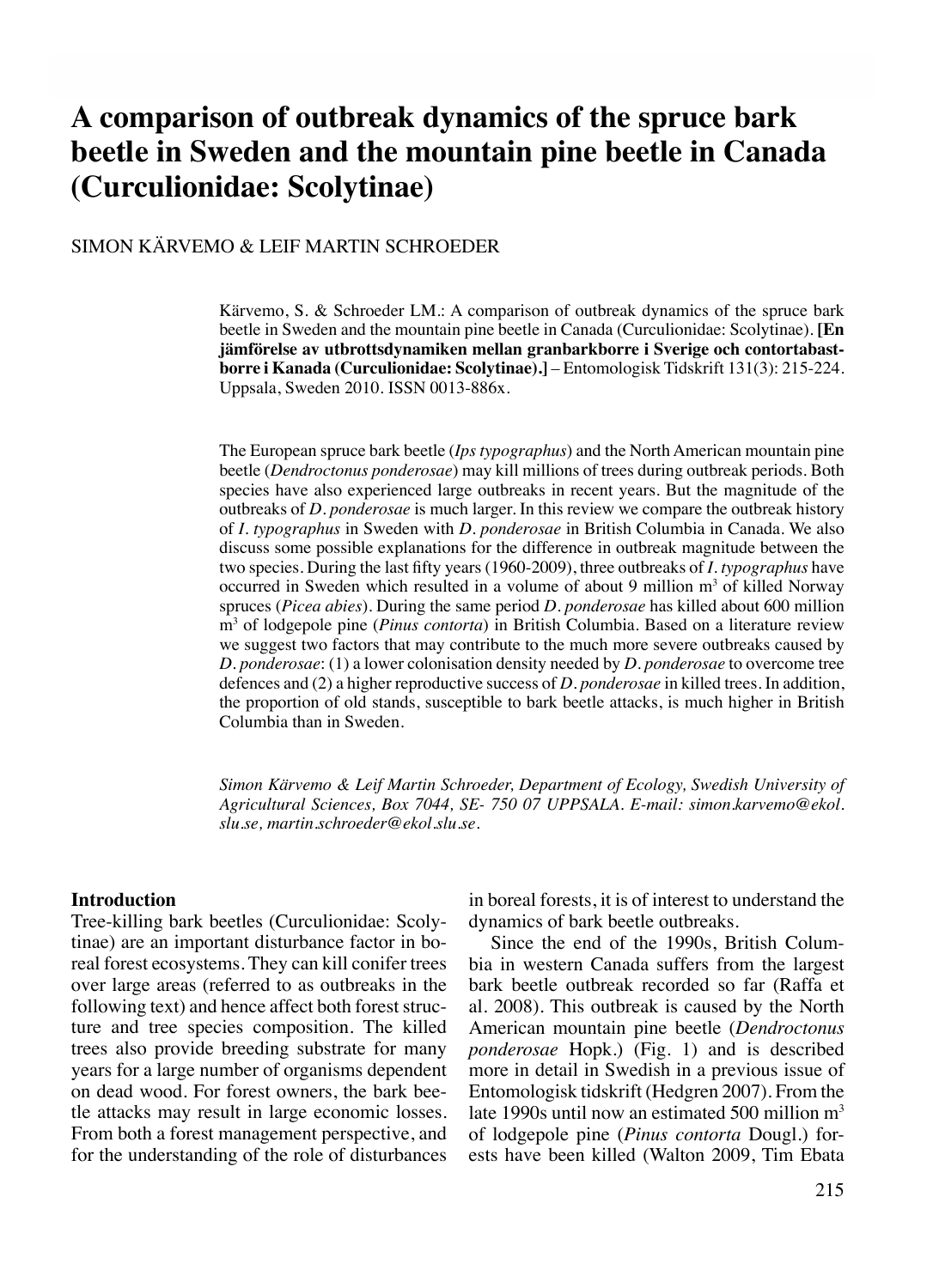

*Figure 1. Dendroctonus ponderosae is 3.5-6.8 mm long. It is widespread in western North America. This species is one of the most important forest pests in the world. Photo: Vítězslav Maňák.*

*Contortabastborren är 3,5-6,8 mm lång. Den är utbredd över större delarna av västra Nordamerika. Arten är en av de viktigaste skadegörarna på skog i världen.* 



*Figure 2. Ips typographus is 4.2-5.5 mm long. It is distributed over Europe and Asia. Photo: Vítězslav Maňák.*

*Granbarkborren är 4,2-5,5 mm lång. Utbredningsområdet för arten sträcker sig över Europa och Asien.* 



*Figure 3. A lodgepole pine forest in Canada, with a large proportion of trees killed by D. ponderosae. This species has killed 60 times more volume of trees than I.*   $$ *Martin Schroeder*

*En Contortatallskog i British Columbia med en stor andel träd dödade*   $contor tabastborre.$ *Denna art har dödat 60 gånger större volym träd än granbarkborre.*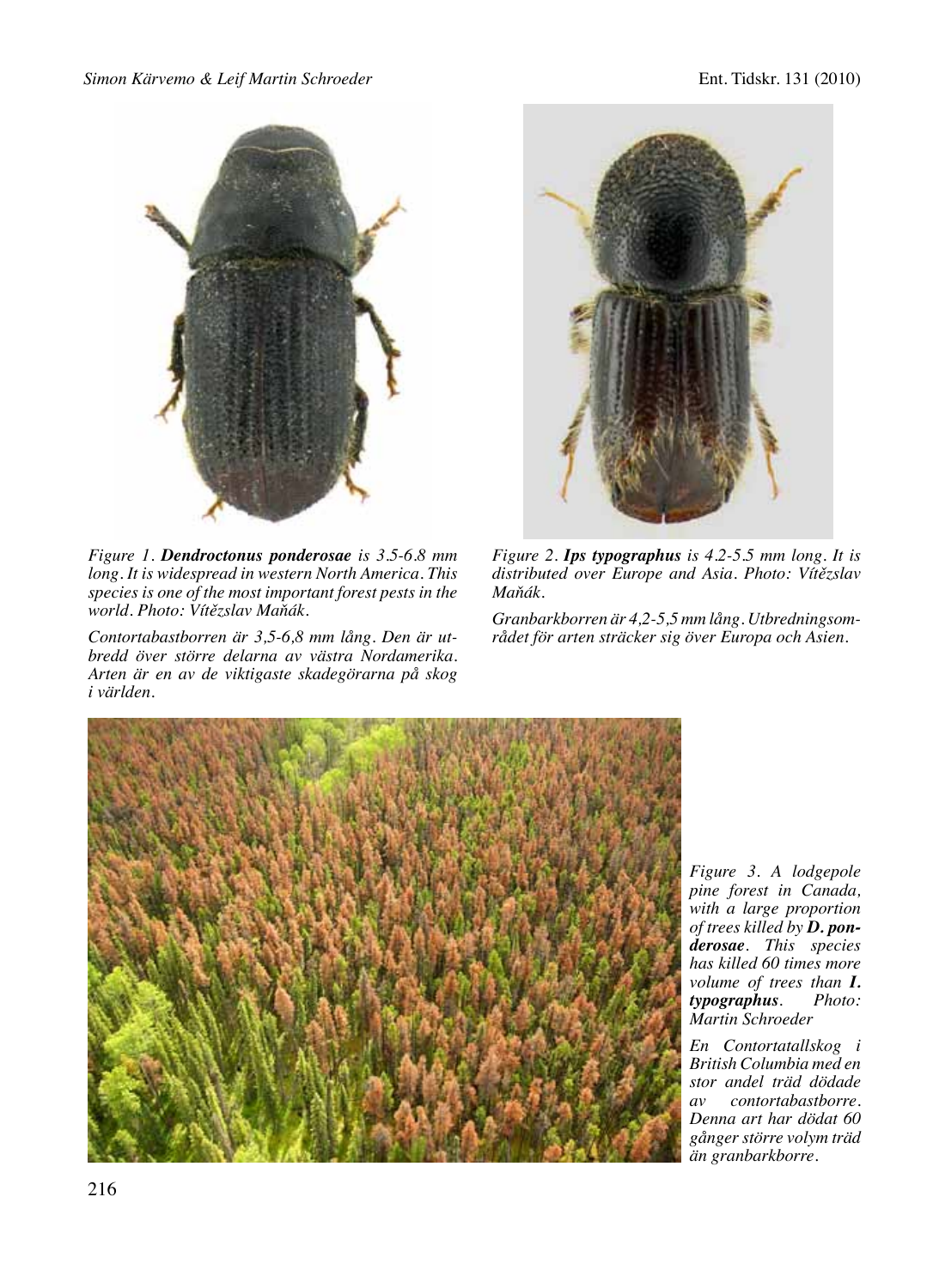

*Figure 4. Egg galleries and larval galleries of I. typographus. This species is polygamous, which means that males usually mate with more than one female. From the mating chamber, each female establish an egg gallery where they deposit their eggs in small pockets. Larvae hatch from the eggs, feed on the phloem and thus create larval galleries. At the end of the larval galleries, oval pupa chambers are constructed where they complete the metamorphosis. Photo: Petter Öhrn.*

*Modergångar och larvgångar av granbarkborre. Denna art är polygam, vilket betyder att hanen vanligtvis parar sig med flera honor. Från parnings-kammaren utformar varje hona en modergång längs vilken de lägger sina ägg i små fickor. Ur äggen kläcks larver som var och en gnager sin egen larvgång. Förpuppningen sker i en oval kammare vid slutet av larvgången.* 

personal communication). Also in Sweden we have experienced a bark beetle outbreak during the last years. Following the storm Gudrun in January 2005, the European spruce bark beetle (*Ips typographus* L.) (Fig. 2) has killed about 3.2 million m3 of Norway spruce trees (*Picea abies* L. Karst.) in southern Sweden (The Swedish Forest Agency).



*Figure 5. Egg galleries and larval galleries of D. ponderosae. This species is monogamous, i.e., each male mate with one female. The larval galleries of the mountain pine beetle are shorter than the larval galleries of the spruce bark beetle. This is due to the fact that the mountain pine beetle larvae also feed on their fungal associates. Photo: Simon Kärvemo.*

*Modergångar och larvgångar av contortabastborre. Denna art är monogam d.v.s. varje hane parar sig med en hona. Precis som för granbarkborren gnager varje hona en modergång där äggen läggs. Larvgångarna är kortare än hos granbarkborren, vilket beror på att larverna även utnyttjar svampar, som de angripande barkborrarna för med sig, som föda.*

The large difference in outbreak magnitude between the two bark beetle species raises questions about possible differences in the outbreak dynamics between the species. Are there fundamental differences between the two bark beetle– host tree systems or could the same thing happen in Sweden as in British Columbia? In this review we describe the ongoing outbreaks of *D.*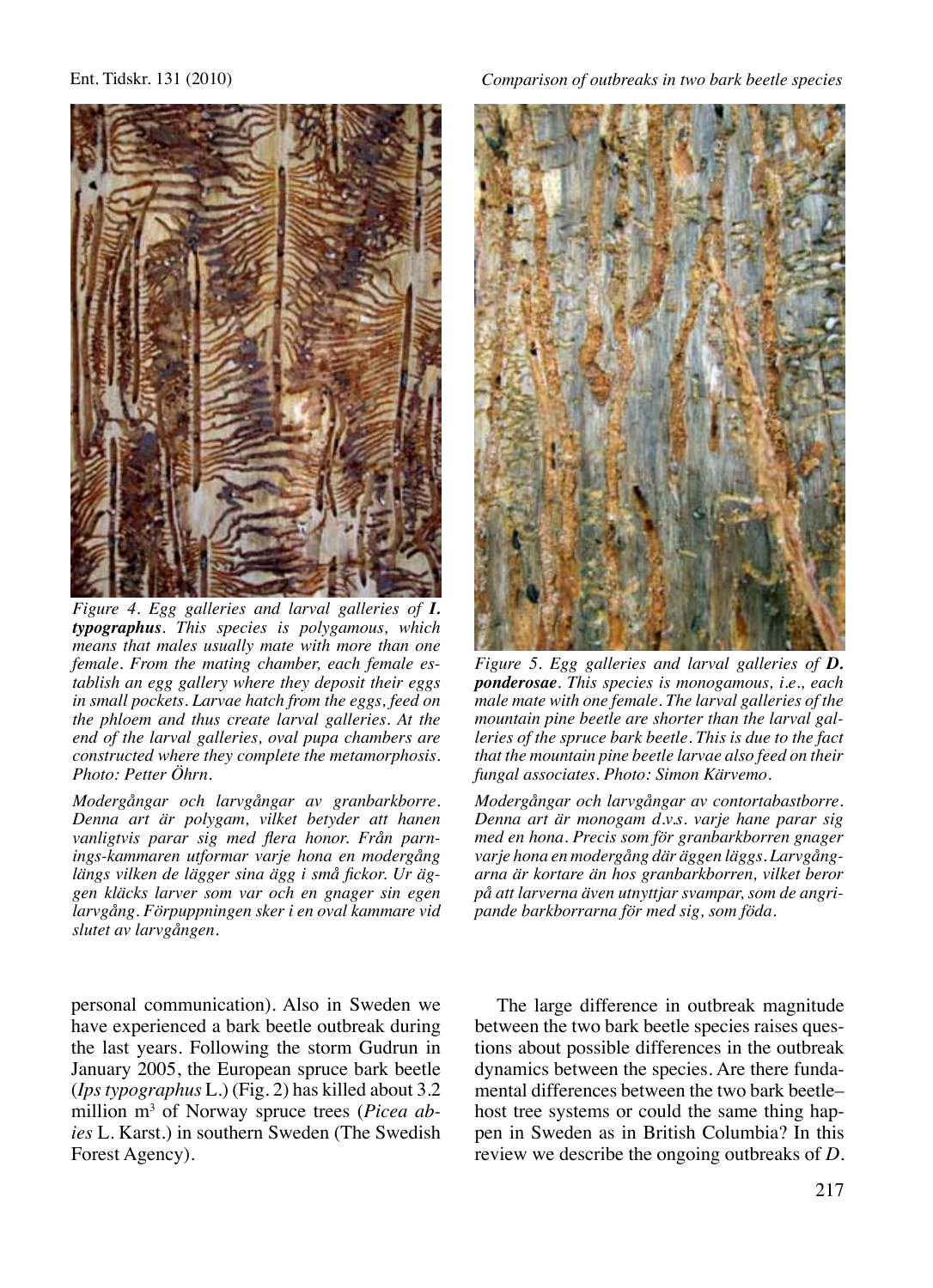*ponderosae* in British Columbia and *I. typographus* in Sweden and we compare the outbreak history of the two species during the last fifty years. We also explore two hypotheses that may contribute to explain the observed difference in tree mortality caused by the two species: (1) that the density of colonizing beetles required for overcoming tree defences is lower and (2) that the reproductive success during outbreaks is higher for *D. ponderosae* than for *I. typographus*.

#### **Life histories of** *Ips typographus* **and** *Dendroctonus ponderosae*

The major host tree of *I. typographus* in Europe is Norway spruce whereas *D. ponderosae* generally is associated with lodgepole pine (*Pinus contorta* Dougl.), even though it also attacks western white pine (*P. monticola* Dougl.), ponderosa pine (*P. ponderosa* Dougl.) and white bark pine (*P. albicaulis* Engelm.) occasionally (Wood & Unger 1996). During periods when the population densities are low both species breed in wind-felled or otherwise weakened trees. However, during outbreak periods, when the population densities are high, both species mainly breed in living trees that as a result are killed in large numbers (Fig. 3).

The new generation beetles of *I. typographus*  hibernate as adults and their flight period generally starts in May. In contrast, *D. ponderosae*  hibernate as larvae and develop into new adults the following summer. The flight period of the new generation beetles occur in July. For *I. typographus* the male initiates the attack by boring into the bark, while for *D. ponderosae* the attack is initiated by the female. Each *I. typographus*  male is joined by one or more females while *D. ponderosae* is monogamous (Fig. 4 and 5). Bark beetles attacking living trees face a variety of tree defenses (Fig. 8). A certain number of attacking beetles (threshold of attack) is required for overcoming these host tree defenses and for successful reproduction (Raffa & Berryman 1983). The threshold of attacks depends on tree vigour. If the trees are weakened by e.g., drought, the number of beetles required to kill the tree will be lower. Thus, the risk for outbreak increases when the population density of beetles is high and when the trees are weakened. Treekilling is facilitated by: (1) aggregation pheromones that strongly attract both sexes of the bark beetles to trees under attack, (2) fungal associates that contribute to tree death and (3) synchronized flight periods that ensure that beetles can cooperate in attacking trees.

# **Historical records of** *Ips typographus* **outbreaks**

There are no quantitative estimates of tree mortality caused by *I. typographus* in Sweden before the 1960´s. In the last 50 years (1960-2009) three *I. typographus* outbreaks have occurred (including the current one). In the fall of 1969 southern and central Sweden were struck by large storms which initiated the largest Swedish outbreak documented so far. During eleven years of outbreak (1971-1981) *I. typographus* killed about  $4.5$  million m<sup>3</sup> trees (Eidmann 1983, Risberg 1985). Damage levels were highest in the province of Värmland and adjacent provinces in central Sweden. Several warm and dry summers may have contributed to the long duration of this outbreak. A period of increased *I. typographus*  activity in southern and central Sweden started after the warm and dry summer of 1992 (Samuelsson & Örlander 2001). Based on reports from the Swedish Forest Agency we estimate the total volume killed trees to about  $1.5$  million  $m<sup>3</sup>$ . As a result of lack of data we cannot estimate the exact duration of this outbreak. Thus, the two outbreaks for which we have better data differ in outbreak duration from four to eleven years (assuming that the outbreak after the storm Gudrun collapsed in 2009). In central Europe outbreaks are reported to generally last for three to six years (Wermelinger 2004). The total volume of trees killed during the three outbreaks is about 9.2 million  $m^3$ .

#### **The** *Ips typographus* **outbreak after the storm Gudrun**

On 8-9 January 2005 southern Sweden was hit by the storm Gudrun and an estimated volume of  $50-75$  million  $m<sup>3</sup>$  of forest were felled (Anon. 2006, Anon. 2007). This is the largest storm damage ever recorded in Sweden (Nilsson et al. 2004). The volume of downed trees corresponded to three yearly cuttings for southern Sweden and six yearly cuttings for the most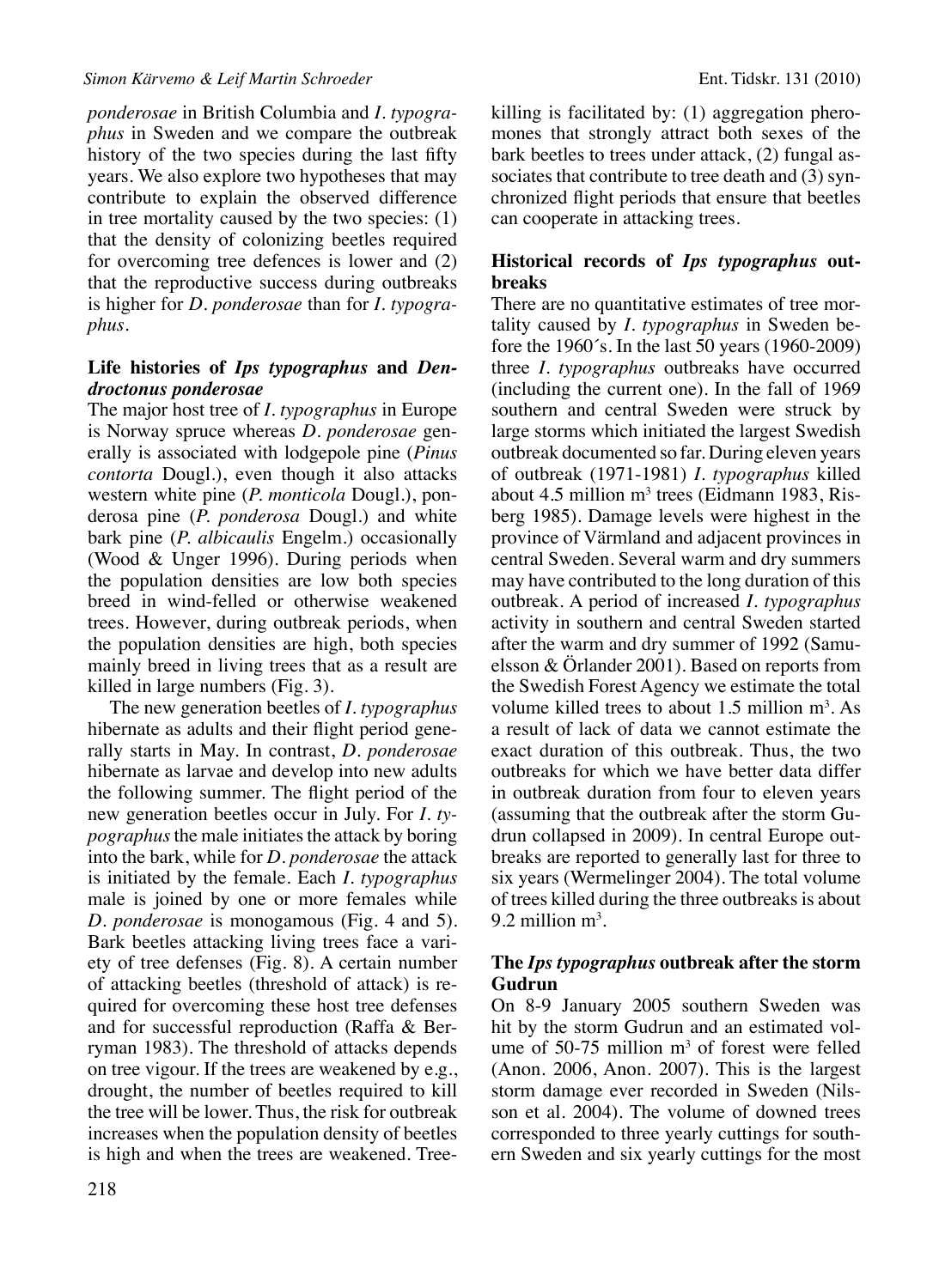severely affected regions. As a result of the large volumes, tens of millions of  $m<sup>3</sup>$  still remained in the forest during the summer 2005 (cf. Schroeder et al. 2006) despite the efforts of the foresters to salvage the trees. All these wind-felled trees provided *I. typographus* with a surplus of suitable breeding material. An estimated 2-4 % of the wind-felled trees were colonized in the first summer (Schroeder et al. 2006) while almost no standing trees were killed (Fig. 6). As a result of the low intraspecific competition in the windfelled trees the population levels of *I. typographus* increased strongly (Komonen et al. in press). In the summer of 2006 about 1.5 million m3 of spruce forest were killed by *I. typographus* (Fig. 6) as a result of the higher population densities. This summer was warmer than normal and therefore a partial second brood occurred which may also have contributed to the large tree mortality. In the following years tree mortality decreased (Fig. 6). A lower reproductive success in the standing killed trees contributed

to this decrease (Schroeder et al. unpublished). The total amount of killed trees 2006-2009 is 3.2 million  $m^3$  (Swedish Forest Agency).

#### **Historical records of** *Dendroctonus ponderosae* **outbreaks**

Outbreaks of *D. ponderosae* in Canada, have mainly been restricted to British Columbia (Carroll et al. 2004). An outbreak in 1955-1965, killed white pines (*Pinus strobus*) on the Vancouver Island in British Columbia (Wood & Unger 1996). Also outbreaks in north-central British Columbia were observed in this period (Taylor & Carroll 2003). In these years, the Canadian forest service estimated a total volume of killed pines caused by *D. ponderosae* to be about  $1.5$  million  $m<sup>3</sup>$  (Tim Ebata, personal communication.). Enhanced population levels of *D. ponderosae* in the 1970s contributed to an outbreak that started in 1984. This outbreak declined in 1985 as a result of low winter temperature (-40°C or less) which killed most of



*Figure 6. Volume of Norway spruce killed by I. typographus during the last outbreak in Sweden, which was initiated in 2006 as a result of the storm Gudrun.* 

*Volym gran som dödats av granbarkborre under det senaste utbrottet i Sverige som startade 2006, som en följd av stormen Gudrun.*

*Figure 7. Volume of lodgepole pine killed by D. ponderosae during the ongoing outbreak, initiated 1999 in British Columbia. The volume of killed trees in 2009 is based on a projection from 2008 by the British Columbia Forest service (Walton 2009, Tim Ebata personal communication).*

*Volym contortatall som dödats av contortabastborre under det pågående utbrottet som startade 1999 i British Columbia. Volymen dödade träd 2009, baseras på en uppskattning från 2008 av British Columbia Forest service. (Walton 2009, Tim Ebata personligt meddelande)*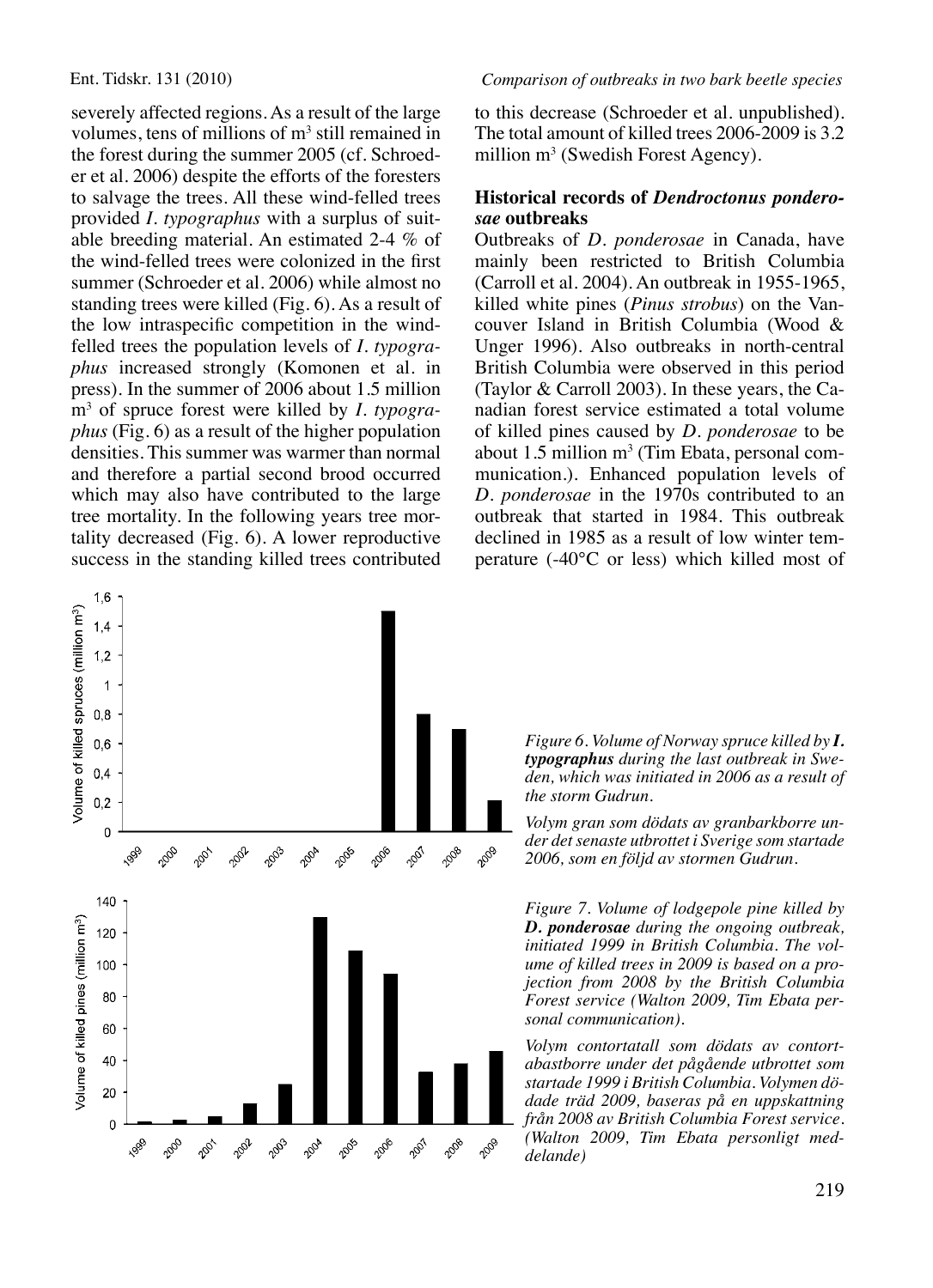

*Figure 8. Dendroctonus ponderosae attacks a lodgepole pine. The tree defends itself with resin. Photo: Martin Schroeder.*

*Contortabastborre angriper en contortatall. Trädet försvarar sig med kåda.*

the overwintering brood (Wood & Unger 1996). Furthermore, it continued to decline slowly until 1990. The total amount of killed forest in the 80's was according to the Canadian forest service about 100 million  $m<sup>3</sup>$  (Tim Ebata, personal communication).

# **Largest bark beetle outbreak ever**

The present outbreak of *D. ponderosae* started to develop in north central British Columbia during the 1990s and is the largest outbreak of bark beetles recorded so far (Taylor et al. 2006). During this outbreak about 500 million  $m<sup>3</sup>$  have been killed. The average killed volume per year was  $45$  million  $m<sup>3</sup>$ , with an extreme year of 2004 when  $130$  million  $m<sup>3</sup>$  forests was killed (Walton 2009, Tim Ebata personal communication) (Fig. 7). One of the reasons why this large outbreak occurred is an uneven age structure with dominance of old stands which are especially susceptible for *D. ponderosae* attacks (Taylor et al. 2006)*.* The main explanation for the uneven age structure is an efficient fire control in combination with large areas of unlogged forest. Warmer and drier summers, and milder winters can also be factors that increased the intensity of this outbreak (Safranyik & Wilson 2006). The bark beetles have now killed the majority of the mature pine forests in British Columbia and have also migrated over the Rocky Mountains to the forests of Alberta in 2006 (Nikiforuk 2007).

#### **How do outbreaks of** *Ips typographus* **and**  *Dendroctonus ponderosae* **differ?**

In British Columbia the average duration of *D. ponderosae* outbreaks, not including the present one, is reported to be about ten years and most persist for more than five years (Safranyik & Carroll 2006). Thus, outbreaks of *D. ponderosae*  seem to be somewhat more extended than outbreaks of *I. typographus*. Outbreak magnitude is much larger for *D. ponderosae* compared with *I. typographus*. In total about 600 million m3 have been killed since 1960 of which about 500 millions  $m<sup>3</sup>$  in the ongoing outbreak (Walton 2009, Tim Ebata, personal communication). If corrected for the difference in area of host trees between Sweden (10.4 million ha of spruce forest (Anon. 2009)) and British Columbia (14 million ha of pine forest (Anon. 1995)), *D. ponderosae* has killed 60 times more volume since 1960 than *I. typographus* including the ongoing outbreak in British Columbia and 10 times more excluding the ongoing outbreak. The Swedish figure may to some extent be an underestimate compared with the figures for British Columbia because no tree mortality is given between outbreaks. But the magnitude of the difference indicates that the conclusion still holds true.

# **Factors influencing outbreak patterns**

By a literature review we explore two hypotheses which may contribute to the much higher tree mortality caused by *D. ponderosae*: (1) a lower attack density is required of *D. ponderosae* to overcome tree defenses, and (2) *D. ponderosae* has a higher reproductive success in living standing trees.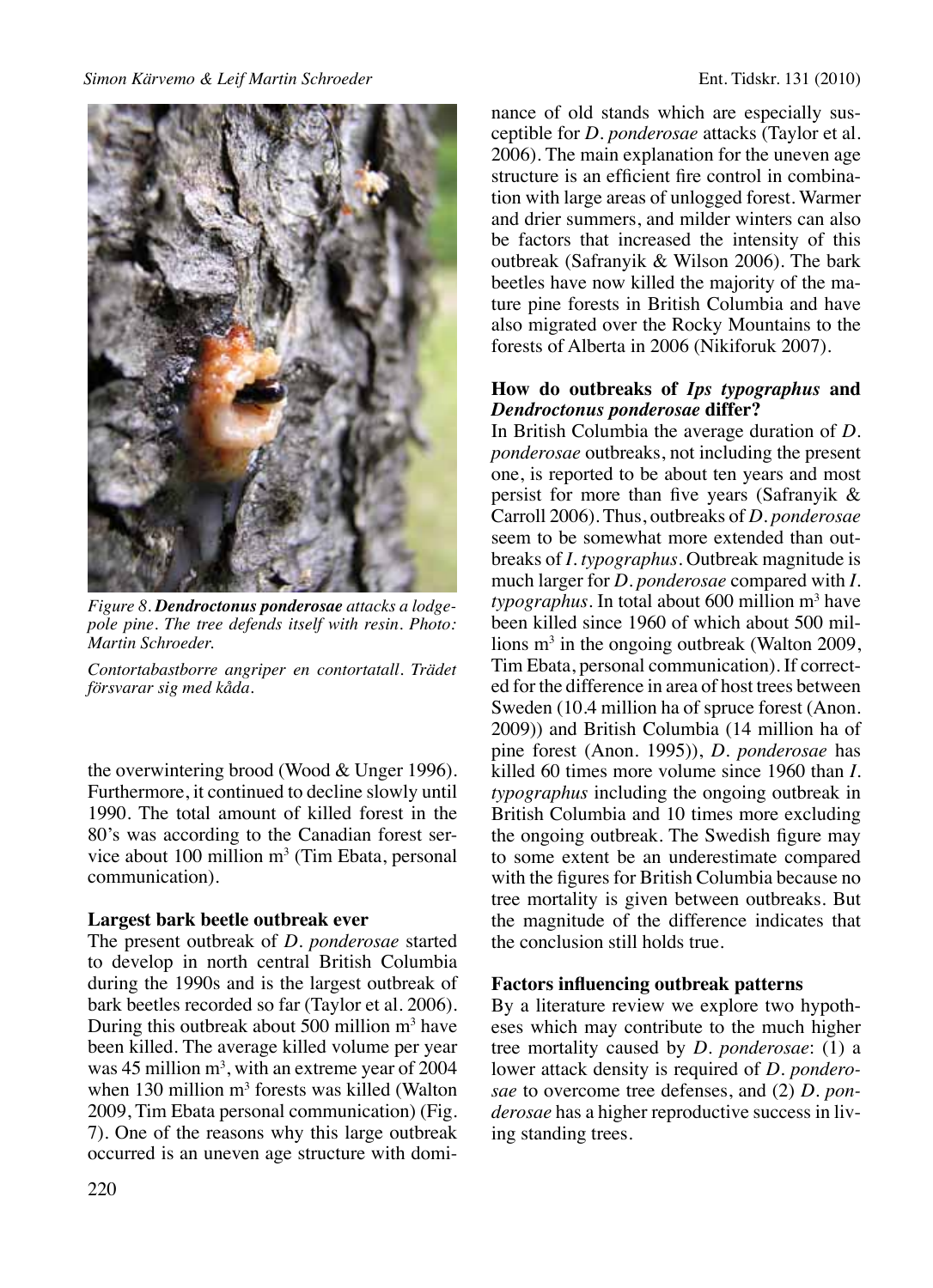# **Attack densities required to kill a living tree**

The densities of beetles colonizing living trees are much higher for *I. typographus* than for *D. ponderosae* which suggests that the threshold of attacks required to overcome tree defenses is higher for *I. typographus* than for *D. ponderosae*. Based on the studies included in Table 1 the average density of egg galleries for *D. ponderosae* (mean 87 per m2 ) is about one-sixth that of *I. typographus* (mean 509 per m<sup>2</sup>). This difference is statistically significant (T-test,  $P < 0.001$ ). If considering also the males, the average number of colonizers per  $m^2$  bark is about one-fifth as high for *D. ponderosae* (174 per m2 ) as for *I. typographus* (808 per m2 ). These figures are based on an even sex ratio for colonizing *D. ponderosae* and an average of 1.7 females (egg galleries) per male for *I. typographus* (Butovitsch 1941, Weslien & Regnander 1990). The observed egg gallery densities in most cases are probably higher than the minimum number of colonizers

required for killing the trees. But still, the large difference between the two species indicates that there also is a large difference in densities required for overcoming tree defenses. Thus, it seems that higher population densities of *I. typographus* are required for outbreak initiation and continuation than for *D. ponderosae*.

# **Reproductive success**

Available data suggest that *I. typographus* on average has a lower reproductive success than *D. ponderosae* in standing killed trees. Based on the studies presented in Table 1 the average number of offspring (including both males and females) per egg gallery is 5.9 for *D. ponderosae* compared to 2.0 for *I. typographus*. This difference is statistically significant (T-test,  $P < 0.03$ ). Both laboratory experiments and field studies have demonstrated that a high proportion of the *I. typographus* parent beetles reemerge from their first brood and thus may establish a sister

*Table 1. Comparison of egg gallery densities and number of produced offspring per egg gallery in standing trees successfully attacked by D. ponderosae and I. typographus. The host tree species was P. contorta for D. ponderosae and P. abies for I. typographus. For studies conducted during several years the mean was calculated. Offspring data was only included for studies in which the developmental stage was at least mature larvae at the time of sampling.* 

*Jämförelse mellan tätheten av modergångar och antalet producerade avkommor per modergång i stående träd som dödats av D. ponderosae och I. typographus. Arterna av värdträd var P. contorta för D. ponderosae och P. abies for I. typographus. För undersökningar som pågått under flera år användes medelvärdet. Data för förökningsframgång inkluderades endast om avkomman utgjordes av fullt utvecklade larver eller senare utvecklingsstadier när insamlandet gjordes.* 

| Species<br>and year  | Location         | Number<br>of trees | $per \, m^2$ bark | Egg galleries Offspring per<br>egg gallery | Reference                    |
|----------------------|------------------|--------------------|-------------------|--------------------------------------------|------------------------------|
| D. ponderosae        |                  |                    |                   |                                            |                              |
| 1955-1956            | British Columbia | 60                 | 97                |                                            | Shepherd (1965)              |
| 1961                 | British Columbia | 13                 | 81                | 7.1                                        | Reid (1963)                  |
| 1965                 | British Columbia | 36                 | 103               | 5.0                                        | Safranyik (1988)             |
| 1966-1971            | Wyoming          | 105                | 73                | 3.6                                        | Klein et al. (1978)          |
| 1974                 | Montana          | 68                 | 88                | 4.0                                        | Berryman (1978)              |
|                      |                  |                    |                   |                                            | Berryman et al. (1985)       |
| 1977-1979            | Oregon           | 11                 | 77                | 10.0                                       | Raffa & Berryman (1983)      |
| Mean, D. ponderosae  |                  |                    | 87                | 5.9                                        |                              |
| I. typographus       |                  |                    |                   |                                            |                              |
| 1934                 | Uppland          | 9                  | 682               | 1.5                                        | Butovitsch (1941)            |
| 1947-1952            | Gästrikland      | 40-50 per year     | 535               | 1.5                                        | Lekander (1972)              |
| 1975-1981            | Värmland         | 61                 | 481               | 1.5                                        | Weslien & Regnander (1990)   |
| 1992-2000            | Värmland         | 86                 | 401               |                                            | Schroeder et al. unpublished |
| 2006                 | Småland          | 82                 | 446               | 3.6                                        | Komonen et al. In press      |
| Mean, I. typographus |                  |                    | 509               | 2.0                                        |                              |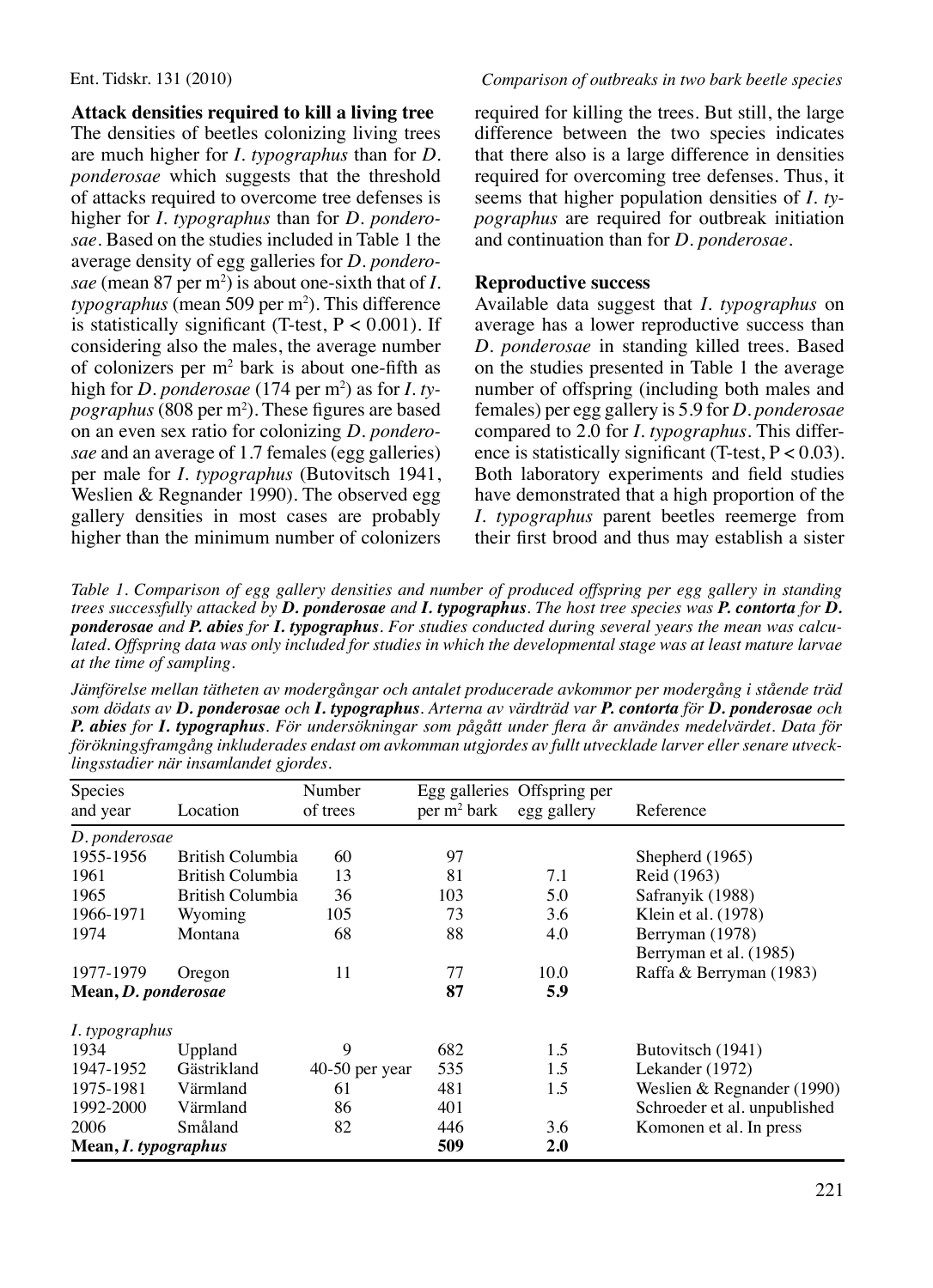brood in another tree (Bakke et al. 1977, Anderbrant et al. 1985). This behavior seems to be less frequent and more dependent on favorable weather for *D. ponderosae* (Reid 1962, Amman & Bartos 1991). Thus, the reproductive success for *I. typographus* may be underestimated when compared with *D. ponderosae*. But, on the other hand, *I. typographus* has been sampled in late summer or autumn before the hibernation while the data for *D. ponderosae* has been collected after hibernation*.* A winter mortality of about 40 % has been demonstrated for *I. typographus* (Austarå & Midtgaard 1986)*.* Thus, it is probable that the difference in reproductive success between the two species remain even when accounting for these two factors. The relatively low figure for *I. typographus* suggests that on average the population will decrease when dependent on living trees. Thus, a higher reproductive success seems to be one possible factor contributing to the more extended and larger outbreaks by *D. ponderosae*.

#### **Why is the reproductive success higher for** *D. ponderosae***?**

The reproductive success of bark beetles is influenced by several factors like e.g., (1) intraspecific competition, (2) interspecific competition and (3) natural enemies. For both *I. typographus* and *D. ponderosae* there is a negative correlation between egg gallery density and reproductive success in successfully attacked trees (Raffa & Berryman 1983, Anderbrant et al. 1985). At low densities, this translates into longer egg galleries which mean that more eggs are laid per gallery and that the competition between larvae will be less. Thus, the lower egg gallery densities of *D. ponderosae* indicate that the intraspecific competition is less severe for this species compared with *I. typographus*. In addition, it may be that the *D. ponderosae* larvae have access to the host resources stored in the sapwood through their fungal associates (Sala & Lahr 2009). Also the nutritional qualities and quantities may differ between the two host tree species. During outbreaks none of the species seem to be much effected by competing species because of their relative unique niche in live trees. The complexes of natural enemies associated with the two bark beetles in attacked trees seem to be rather similar (i.e., clerid beetles, parasitic wasps and fly larvae) and predatory fly larvae of the genus *Medetera* are consuming about the same amount of brood of *I. typographus* as *D. ponderosae* (Weslien & Regnander 1992, Safranyik & Carroll 2006). Thus, of these three factors intraspecific competition seems to be the most important one contributing to the observed difference in reproductive success.

To conclude, in the introduction we ask the question if devastating bark beetle outbreaks, like the ones caused by *D. ponderosae* in British Columbia, could also be caused by *I. typographus* in Sweden. Based on the results of our literature review such a scenario seems unlikely. *Dendroctonus ponderosae* seems to be much better adapted to breed in living trees than *I. typographus*. The lower attack densities of *D. ponderosae* during outbreaks suggest that this species is less affected by its host's defense and therefore requires fewer beetles than *I. typographus* to kill its host. In addition, *D. ponderose* also has a higher reproductive success during outbreaks than *I. typographus*, which may contribute to the continuously expanding outbreaks of *D. ponderosae* in contrast to outbreaks of *I. typographus*. In addition, suitable host trees seem to have been more frequent in British Colombia (as a result of an uneven age structure) than in Sweden where almost all forest land is managed and thus overmature stands are uncommon. We are well aware of that many other factors, not included in this review, may influence the dynamics of the two species. Thus we plan a more comprehensive comparison in a future publication.

#### **Acknowledgements**

We thank Tim Ebata (Forest Health Initiatives Officer - Forest Practices Branch, British Columbia, Min. of Forests) for historical data on outbreaks of *D. ponderosae*, and Niklas Björklund, Larry Kirkendall, Bo Långström, Åke Lindelöw and one anonymous reviewer for comments on the paper. We are also grateful to Petter Öhrn and Vítězslav Maňák who contributed with photos.

#### **References**

Amman, G. D. & Bartos, D. L. 1991. Mountain pine beetle offspring characteristics associated with females producing first and second broods, male presence, and egg gallery length. – Environmental Entomology 20: 1562-1567.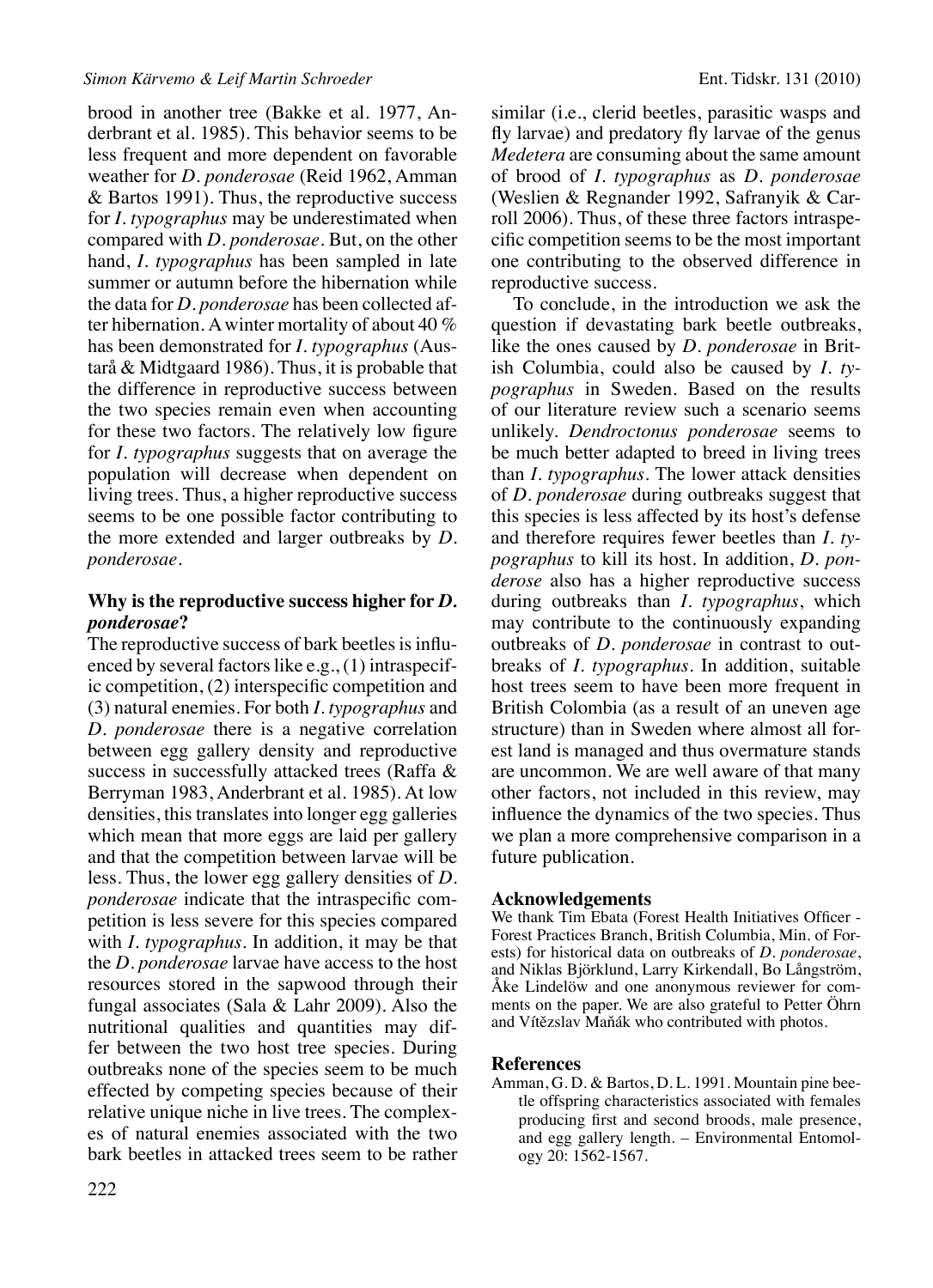- Anderbrant, O., Schlyter, F. & Birgersson, G. 1985. Intraspecific competition affecting parents and offspring in the bark beetle *Ips typographus*. – Oikos 45: 89-98.
- Anon. 1995. 1994 Forest, recreation, and range resource analysis – BC Ministry of Forests.
- Anon. 2006. Stormen 2005 en skoglig analys. Skogsstyrelsen meddelande 1.
- Anon. 2007. Forestry statistics 2007 Swedish University of Agricultural Sciences, Umeå.
- Anon. 2009. Skogsstatistisk årsbok. Skogsstyrelsen, Jönköping.
- Austarå, O. & Midtgaard, F. 1986. On the longevity of *Ips typographus* L. adults. – Journal of Applied Entomology 102: 106-111.
- Bakke, A., Austarå, Ø. & Petterson, J. 1977. Seasonal flight activity and attack pattern of *Ips typographus* in Norway under epidemic conditions. – Meddelelser fra Norsk Institutt for Skogforskning 33: 253-268.
- Berryman, A. A. 1978. Theoretical explanation of mountain pine beetle dynamics in lodgepole pine forests. – Environmental Entomology 5: 1225-1233.
- Berryman, A.A., Dennis, B., Raffa, K.F. & Stenseth, N.C. 1985. Evolution of optimal group attack, with particular reference to bark beetles (Coleoptera: Scolytidae). – Ecology 66: 898-903.
- Butovitsch, V. 1941. Studier över granbarkborrens massförökning i de av decemberstormen 1931 härjade skogarna i norra Uppland. – Meddelanden från Statens Skogsförsöksanstalt, 32: 297-360.
- Carroll, A., Taylor, S., Régnière, J. & Safranyik, L. 2004. Effects of climate change on range expansion by the mountain pine beetle in British Columbia. – In: T.L. Shore, J.E. Brooks & J.E. Stone (eds.), Proceedings of the Montain Pine Beetle Symposium: Challenges and Solutions, pp. 223–232, October 30-31, 2003, Kelowna, British Columbia. Natural Resources Canada, Canadian Forest Service, Pacific Forestry centre, Victoria, BC, Information Report BC-X-399.
- Eidmann, H.H. 1983. Hur gick det med granbarkborren? Härjningen 1971-1982. Bekämpningen och feromonerna. – Skogsfakta 11: 1-4.
- Hedgren, O. 2007. Nordamerikas största barkborreutbrott pågår i Kanadas tallskogar (Massive outbreak of mountain pine beetle in Canadian pine forests). – Entomologisk Tidskrift 128: 1-8.
- Klein, W.H., Parker, D.L. & Jensen, C.E. 1978. Attack, emergence, and stand depletion trends of the mountain pine beetle in a lodgepole pine stand during outbreak. – Environmental Entomology 7: 732-737.
- Komonen. A., Schroeder, L.M. & Weslien. 2010. *Ips typographus* population development after a severe storm in a nature reserve in southern Sweden. – Journal of Applied Entomology, in press.
- Lekander, B. 1972. Ett massuppträdande av granbarkborren i Gästrikland 1945-1952. – Institutionen för Skogszoologi, Skogshögskolan. Stockholm, Rapp. Uppsats 10. 39: 1-28.

Ent. Tidskr. 131 (2010) *Comparison of outbreaks in two bark beetle species*

- Nikiforuk, A. 2007. Pine plauge. Canadian Geographic 127: 62-76.
- Nilsson, C., Stjernquist, I., Bärring, L., Schlyter, P., Jönsson, A. & Samuelsson, H. 2004. Recorded storm damage in Swedish forests 1901–2000. – Forest Ecology and Management 199: 165-173.
- Raffa, K. & Berryman, A. 1983. The role of host plant resistance in the colonization behavior and ecology of bark beetles (Coleoptera: Scolytidae). – Ecological Monographs 53: 27-49.
- Raffa, K., Aukema, B., Bentz, B., Carroll, A., Hicke, J., Turner, M., & Romme, W. 2008. Cross-scale drivers of natural disturbances prone to anthropogenic amplification: the dynamics of bark beetle eruptions. – Bioscience 58: 501-517.
- Reid, R.W. 1962. Biology of the mountain pine beetle, *Dendroctonus monticolae* Hopkins, in the east Kootenay region of British Columbia I. Life cycle, brood development, and flight periods. – The Canadian Entomologist 94: 531-538.
- Reid, R.W. 1963. Biology of the Mountain Pine Beetle, *Dendroctonus monticolae* Hopkins, in the East Kootenay Region of British Columbia.: III. Interaction between the Beetle and its Host, with Emphasis on Brood Mortality and Survival. – The Canadian Entomologist 95: 225-238.
- Risberg, B. 1985. Uppskattning av granbarkborreskador i Värmland 1971-1982 genom korrigering och komplettering av tidigare flyginventeringsresultat. – Sveriges skogsvårdsförbunds tidsskrift 2: 21-30.
- Safranyik, L. 1988. Estimating attack and brood totals and densities of the mountain pine beetle in individual lodgepole pine trees. – The Canadian Entomologist 120: 323-331.
- Safranyik, L. & Carroll, A.L. 2006. The biology and epidemiology of the mountain pine beetle in lodgepole pine forests. – In: Safranyik, L. & Wilson, B. (eds.), The mountain pine beetle: a synthesis of biology, management, and impacts on lodgepole pine, pp. 3-66. Natural Resources Canada, Canadian Forest Service, Pacific Forestry Centre, Victoria, BC, Canada.
- Safranyik, L. & Wilson, B. 2006. The mountain pine beetle: a synthesis of biology, management, and impacts on lodgepole pine. – Pacific Forestry Centre
- Sala, A. & Lahr, E. 2009. Does the mountain pine beetle have access to host resources stored in the sapwood? IUFRO - Forest Insects and Environmental Change. IUFRO, Division 7 – Forest Health, 27 September – 2 October 2009, Jackson Hole, Wyoming, USA.
- Samuelsson, H. & Örlander, G . 2001. Skador på skog. Skogsstyrelsen, Rapport 80 (2001), Jönköping.
- Shepherd, R.F. 1965. Distribution of attacks by *Dendroctonus ponderosae* Hopk. on *Pinus contorta* Dougl. var. latifolia Engelm. – The Canadian Entomologist 97: 207-215.
- Schroeder, L.M., Mitsell, N. & Turesson, T. 2006. Granbarkborrens utnyttjande av vindfällen under första